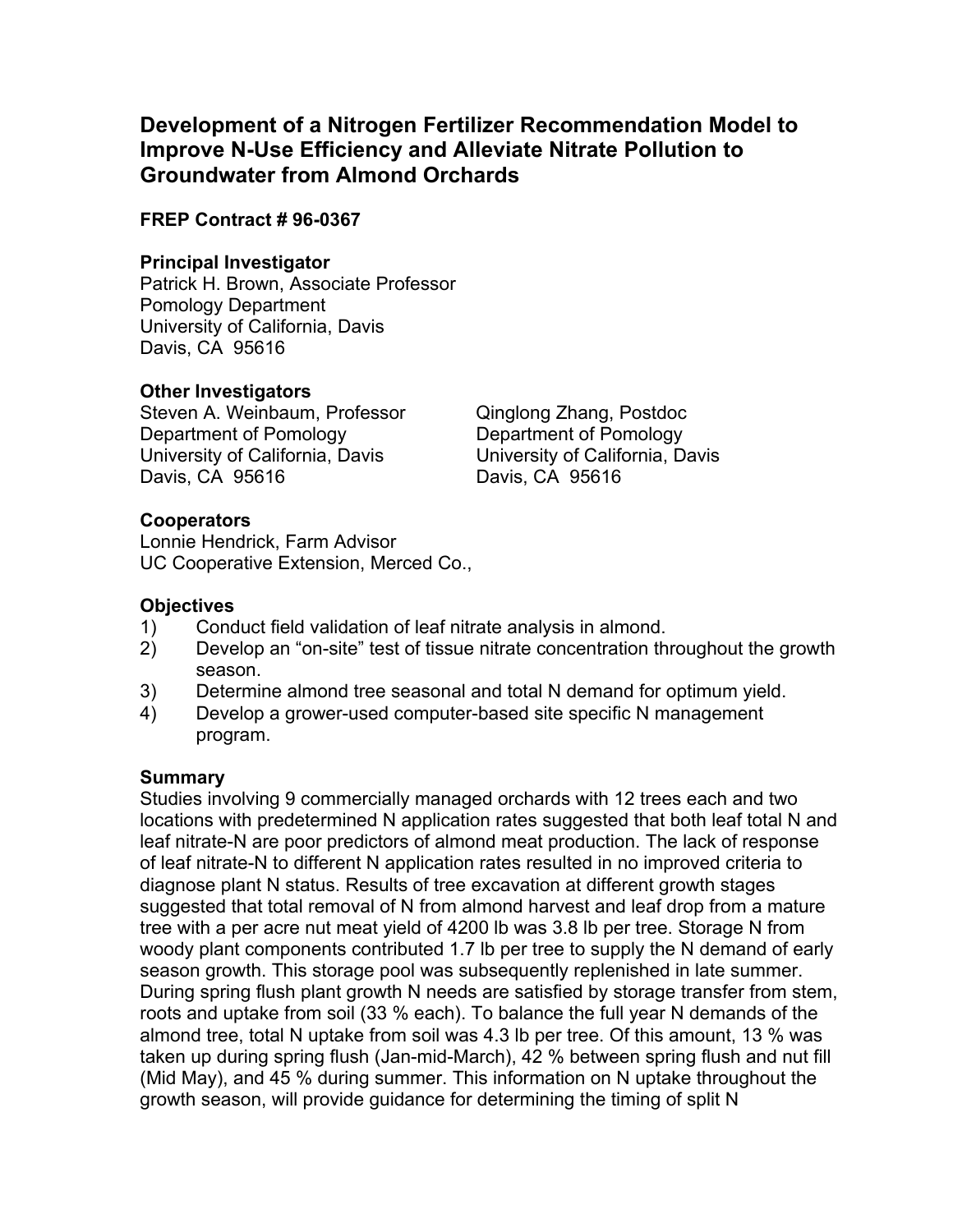applications, to optimize the nitrogen use efficiency. This information is now being used to develop a fertilization recommendation model.

## **WORK DESCRIPTION**

#### **Validating leaf nitrate concentration as an indicator of N status by field survey in 8 to 10 orchards**

The purpose of this task was to correlate almond nut yields and leaf nitrate-N concentration in July over a range of fertilization management levels. The task has been completed.

#### **Validating leaf nitrate concentration as an indicator of N status on existing pre-determined N application blocks.**

The purpose of this task was to correlate almond nut yields and leaf nitrate-N concentration in July over prescribed N levels (0 to 500 lb N/acre) in two orchards located in Yolo and Colusa Counties. The task has been completed.

#### **"On-site" measurement of nitrate level in leaves and immature fruits.**

The purpose of this task is to develop an "on-site" measurement technique that can detect nitrate level in leaves and immature fruits at early growth stages by using a portable nitrate meter (HORIBA Inc.) and Merck color indicator strips. The task has been completed.

#### **Orchard identification, tree selection, pretreatment and sampling.**

The purpose of this task is to select highly uniform trees for tree excavation. This task has been completed.25 highly uniform trees in tree size and leaf total N and nitrate level were selected and labeled for sequential harvest.

#### **Sequential harvest of Almond trees**

The purpose of this task is to estimate total and seasonal N demand and N distribution among different components of the tree on well nourished Almond trees. The product of this task will provide the fundamental basis for a N recommendation model based on plant N demand.

Final selection of 25 uniform trees in two sites for the sequential harvest. This will involve exhaustive tree comparison to ensure tree uniformity. Completed.

Leaf, current shoots, old woods, fruit and root sampling at biweekly interval and analysis of N content. Measuring diameter and circumference of old woods of the selected trees biweekly**.** Completed.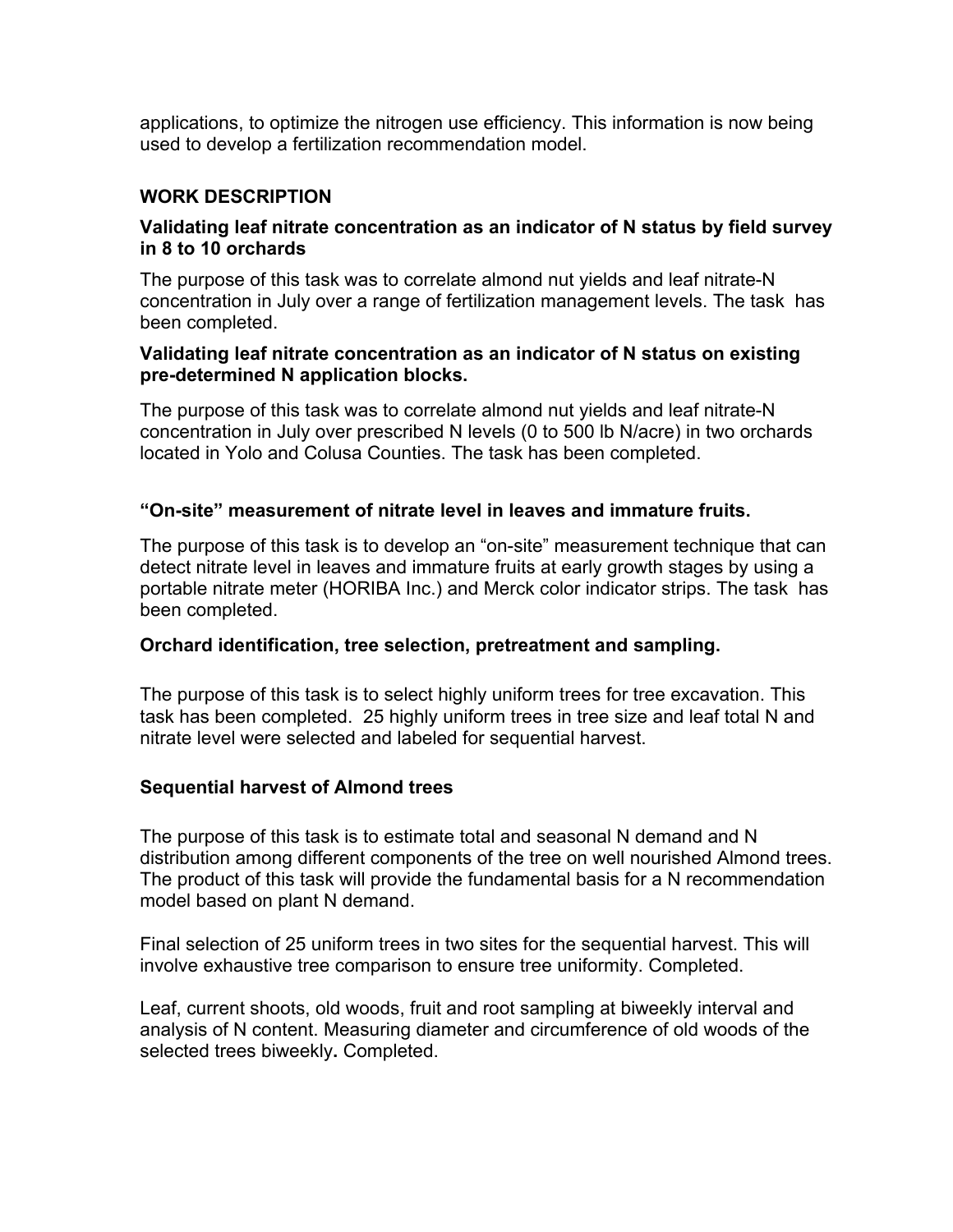Excavation of four trees at each of four growth stages (late dormancy, post-bloom, nut maturity and post harvest). Completed.

Division of whole trees into four components (roots and trunks, shoots, leaves and fruits) and measurement of total biomass of each components. Completed.

Subsampling and estimation of total N among the different components of the tree. Relationship of almond nut yield and total biomass and current growth will be established. Completed by 1/99.

Analyze results, prepare report.

#### **Development of a N management program**

The purpose of this task is to assemble all available information into a computer based N management program in which growers can input local variables and receive a best management recommendation for N fertilization. Evaluation of the model effectiveness in providing recommendation will be tested in almond orchards throughout the state in subsequent years. A simple spreadsheet model will be developed that requires input of site-specific data to calculate the total amount of nitrogen required and the best time to apply it.

Development of preliminary PC based N management model as a balance worksheet used by PCAs, farm advisors and growers on farm. Completed.

## **RESULTS AND DISCUSSION**

#### **Relationship between almond meat yield and leaf total N and nitrate-N**

This study involved 9 commercially managed orchards with 12 trees each and their corresponding almond meat yield. Results of this study throughout the state suggested that almond meat yield production was not significantly correlated with leaf total N level at the end of July. Thus leaf total N is a poor predictor of almond yield. Leaf Nitrate-N level in July was a better (but not adequate) predictor for almond meat yield. However, this conclusion contradicted to our studies at two locations (Yolo and Colusa County) with predetermined N application rates (ranging from 0 to 500 lb/A), in which almond meat yield of three varieties (Nonpareil, Carmel and Mission) was highly correlated (r=0.50 to 0.75) with total N at the May sampling date for all three varieties (Table 1). In these trials almond meat yield was only poorly correlated with leaf nitrate-N level. The poor correlation between meat yield and leaf Nitrate-N level is attributed to the fact that leaf Nitrate-N levels changed dramatically during the growth season in response to fertilization and irrigation patterns. Thus it is concluded that leaf nitrate-N level is not a good predictor for almond meat production.

It is concluded that both leaf sampling techniques are strongly affected by location and cultivar and each provide only a very poor indication of tree N status and response.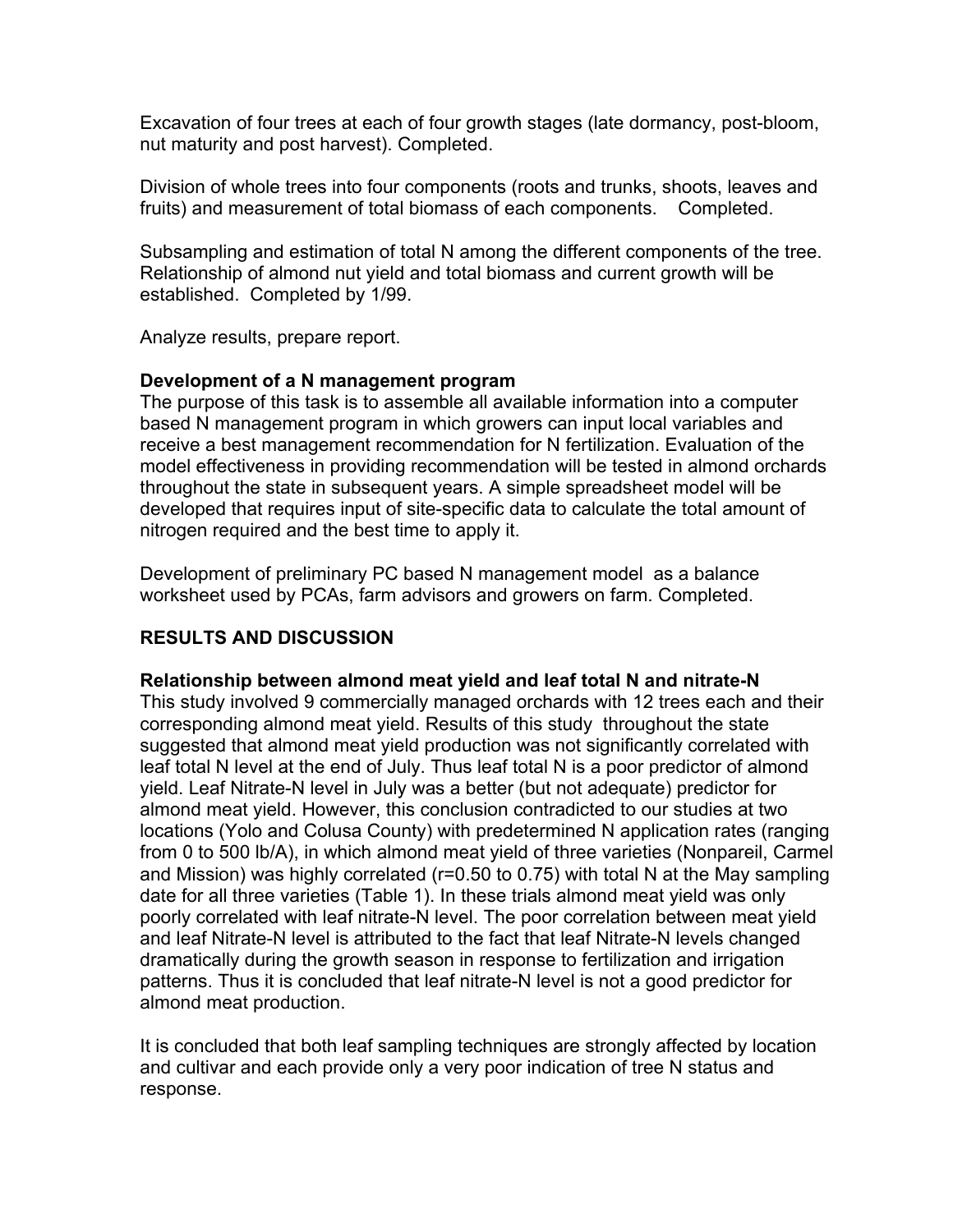#### **Comparison of nitrate-N analytical methods**

 Nitrate levels in fresh leaves and immature fruits were tested by using different portable methods and the results were compared with those determined using standard laboratory procedure (Carlson's gas diffusion conductimetric method). Compared with the standard laboratory method (Table 2), the portable nitrate meter (HORIBA Inc.) is over-sensitive for measuring tissue extracts of almond, while the semiquantitative method (Merck color indicator strips) provides only limited sensitivity in measuring nitrate level in the tissue extracts. Agri-Lab (Spectrum Technologies, Inc. Plainfield, Illinois) provided a result similar to the standard laboratory method. However, nitrate-N levels in both leaves and immature fruits at early growth stages could not be detected reliably due to their low concentrations at this stage of growth. Reliable nitrate-N can only be obtained when leaf nitrate-N level is above 100 ppm.

#### **Nitrate-N variation over the growth season**

Leaf Nitrate-N level varies significantly among different orchards and over the growth season. Leaf nitrate-N level varies from 10 to 78 ppm in young almond orchards (Yolo County) and is not significantly affected by N application rate. In a mature orchard (San Joaquin County), leaf nitrate-N level was below 100 ppm before June, and increased to about 300 ppm after that, and it did not decrease till one month after harvest (Figure 4).

#### **Uptake and distribution of N**

The total N requirement for tree growth which included 57 lb almond meat and 42 lb leaves, was 4.3 lb N/tree. Since there was about 0.5 lb N recycled back to perennial tissues from leaves prior to leaf drop (which represents 42 % of the maximum leaf N content), total removal of N from almond harvest and leaf drop from a mature tree was 3.8 lb per tree.

To fulfill this N requirement, storage N from woody plant components contributed 1.7 lb per tree. During spring flush plant growth N needs are satisfied by storage transfer from stem, and roots and uptake from the soil (33% each). Storage N contribution from roots reached a maximum (1.7 lb/tree) at mid May, which is about 46% of N content in fruit and leaves at this stage. Above ground perennial tissue contributed 28% of the storage N with the remaining (78%) from roots. Replenishment of N storage in roots started after mid-May, and about 50% of N uptake during mid May through harvest was used to replenish storage in the roots.

To provide for the N demand of these almond trees, total N uptake from soil was 4.3 lb per tree. Of this amount, 13% was taken up during spring flush (Jan-mid-March), 42% between spring flush and nut fill (Mid May), and 45% during summer. This proportion of N uptake throughout the growth season provides guidance for determining the timing and rate of split N applications in our fertilization recommendation model which is under development. The pattern of N uptake and distribution in the almond tree is presented in Figures 1 and 2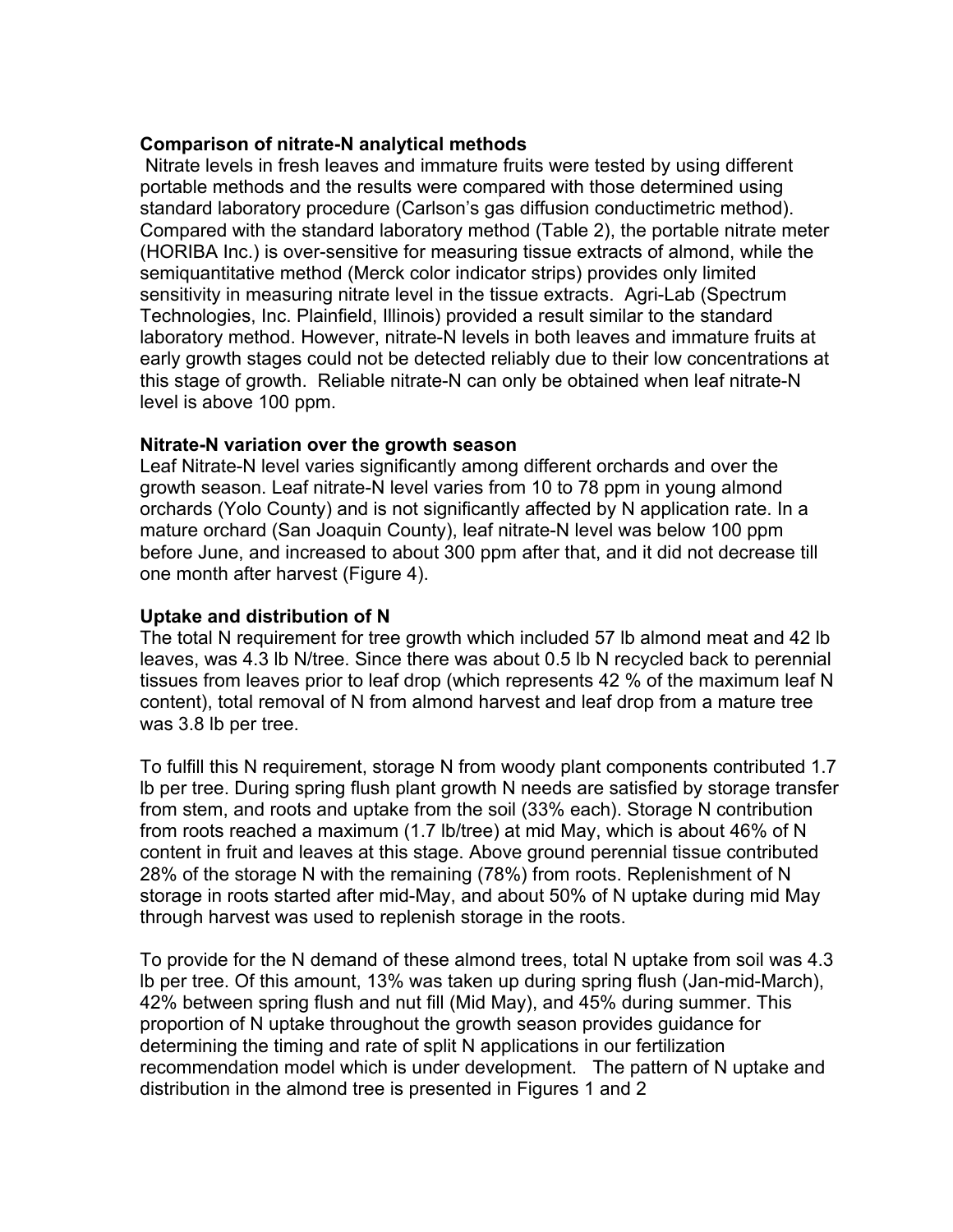## Nutrient Fluxes (N) in Almond

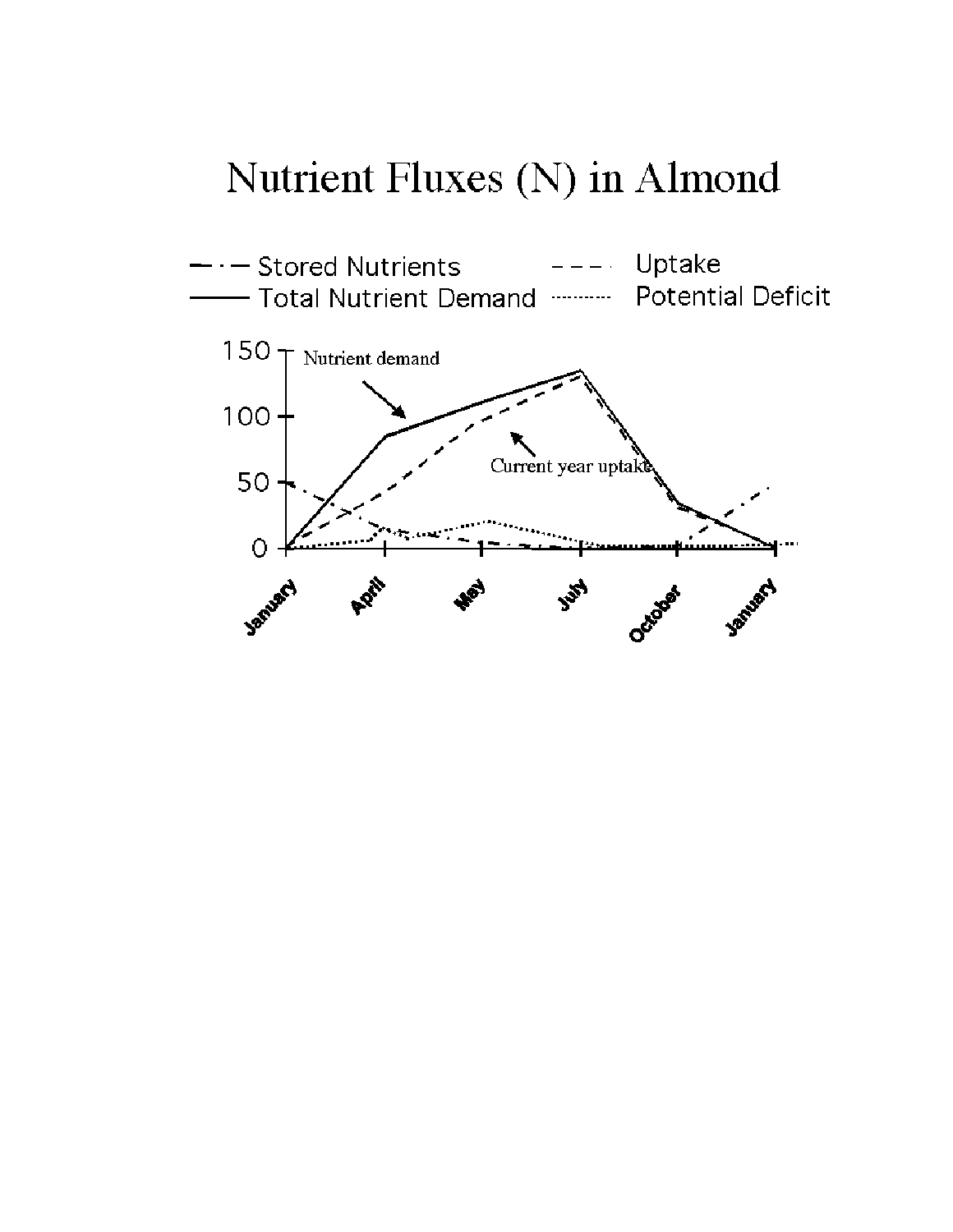# Whole Tree N Contents by Organ in Almond.



**Development of Nitrogen Management Program:** The final task of this project was the development of an interactive nitrogen management program. The first working version of this program is now available and has been released to growers through a variety of conferences and mailings. Ongoing refinement of the program is underway. The following brief description is provided, a fully functional version of this program is available by contacting the author.

Page 1: General introduction and instructions. (Not shown) This page includes background information and instructions on how to use the program. Description of pop-up menus, program authors and funding is included.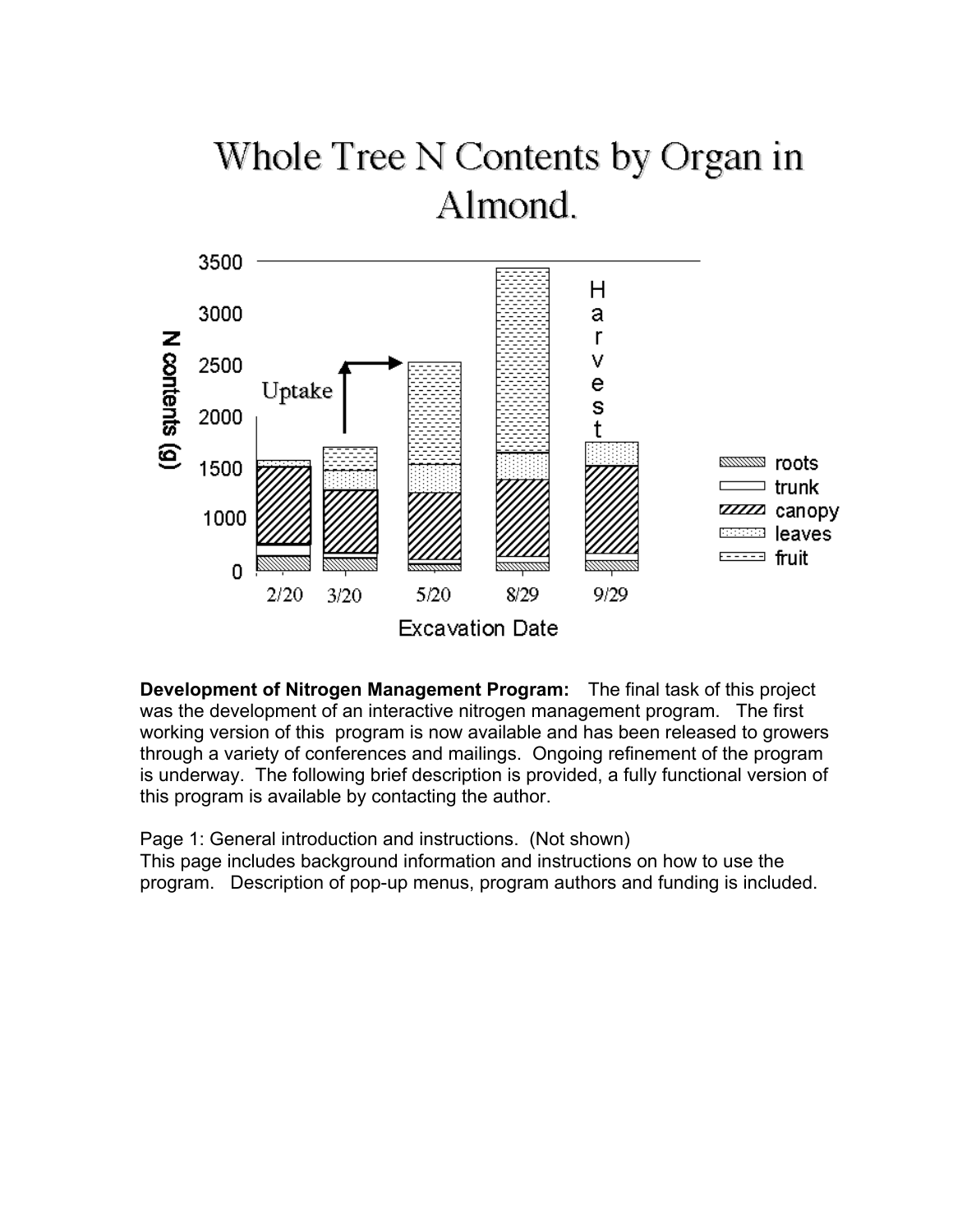Page 2: Input screen for individual field data. This screen provides an interactive format for growers to enter historic yield data, current flowering conditions, fertilization strategy, irrigation water source, amount and N content, inputs from manures, cover crops etc., as well as previous years leaf nitrogen status. This data is then used to calculate an estimated N use pattern and quantity to guide fertilization.